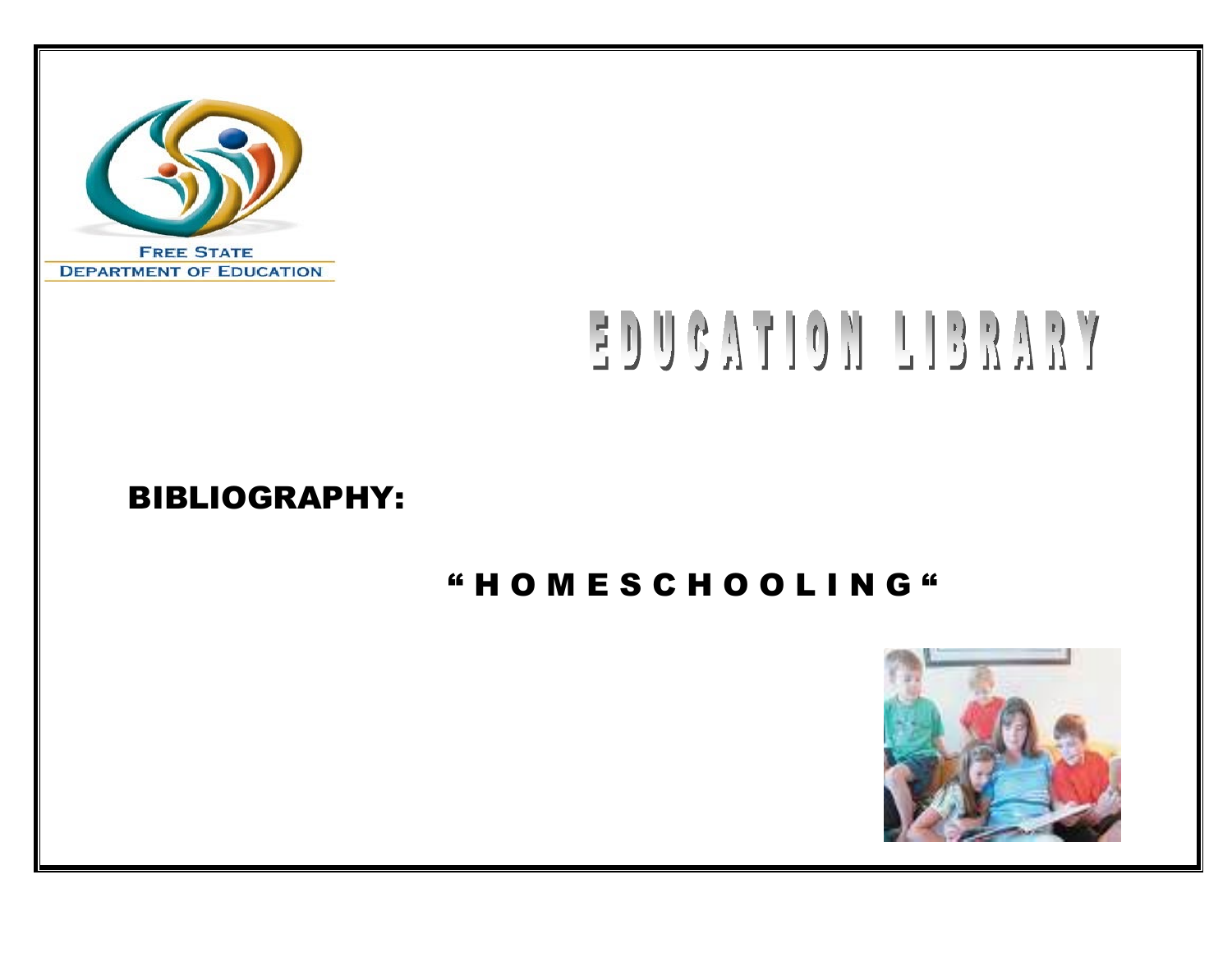### **BOOKS**

| <b>NR</b>        | <b>AUTHOR</b>      | <b>TITLE</b>                                                                                                                                                                               | <b>CLASS NR</b>      |
|------------------|--------------------|--------------------------------------------------------------------------------------------------------------------------------------------------------------------------------------------|----------------------|
| 1.               | <b>BESTER, D</b>   | Effek van tuisskoling op die sosiale ontwikkeling en akademiese prestasie van die<br>(Only parts of the study available in the Library)<br>pre-adolessent.<br>M Ed, Unisa, 2002            | <b>Vertical File</b> |
| 2.               | <b>BROAD, LP</b>   | Playgroup handbook: a world of activities for pre-school children<br>1976                                                                                                                  | 649.5 BROAD          |
| $\overline{3}$ . | <b>BRYNARD, ST</b> | Implementeringsmoontlikhede van<br>"Accelerated<br>Christian<br>Education"<br>en<br>tuisonderrig in 'n ondersteunde opeleer-onderwysmodel vir Suid-Afrikaanse skole.<br>D Phil, UOVS, 1998 | Research             |
| 4.               | CLABBY, JF         | Teach your child decision making: an effective 8-step program for parents to teach<br>children to solve everyday problems and make sound decisions<br>1986                                 | 649.1 CLABB          |
| 5.               | CRAFT, R           | Play school play ideas<br>1971                                                                                                                                                             | 649.5 CRAFT          |
| 6.               | <b>CUTTING, B</b>  | Talk your way to reading: helping your child with language<br>1985                                                                                                                         | 649.58 CUTTI         |
| 7.               | DE WAAL, EAS       | Tuisonderwys as alternatiewe vorm van onderwysvoorsiening in Suid-Afrika.<br>D Phil, PU vir CHO, 2000                                                                                      | Research             |
| 8.               | DRESCHER, J        | Wat jou kind die nodigste het<br>1991                                                                                                                                                      | 649.1 DRESC          |
| 9.               | DRESCHER, J        | Wat kan ek van my kind verwag?: 'n praktiese gids vir ouers<br>1989                                                                                                                        | 649.1 DRESC          |
| 10.              | DUFFEY, J          | Home school - public school partnerships<br>Curriculum Report, 1999                                                                                                                        | <b>Vertical File</b> |
| 11.              | <b>DURHAM, K</b>   | Learning the home way: home schooling and the SA Schools Bill<br>Indicator SA, 1996                                                                                                        | <b>Vertical File</b> |
| 12.              | EINON, D           | Creative play: play with a purpose from birth to ten years<br>1985                                                                                                                         | <b>649.5 EINON</b>   |
| 13.              | <b>ERASMUS, JH</b> | Beste vir ons kinders: uittreksels uit die ouerleidingsdiens<br>1988                                                                                                                       | 649.1 ERASM          |
| 14.              | <b>GETTMAN, D</b>  | Basic Montessori: learning activities for under-fives<br>1987                                                                                                                              | 372.1392 GETTM       |
| 15.              | <b>HAMILTON, L</b> | Child's play: 200 instant crafts and activities for preschoolers<br>1989                                                                                                                   | 649.5 HAMIL          |
| 16.              | KANIGHER, H        | Everyday enrichment for the gifted children at home and school<br>1977                                                                                                                     | 649.155 KANIG        |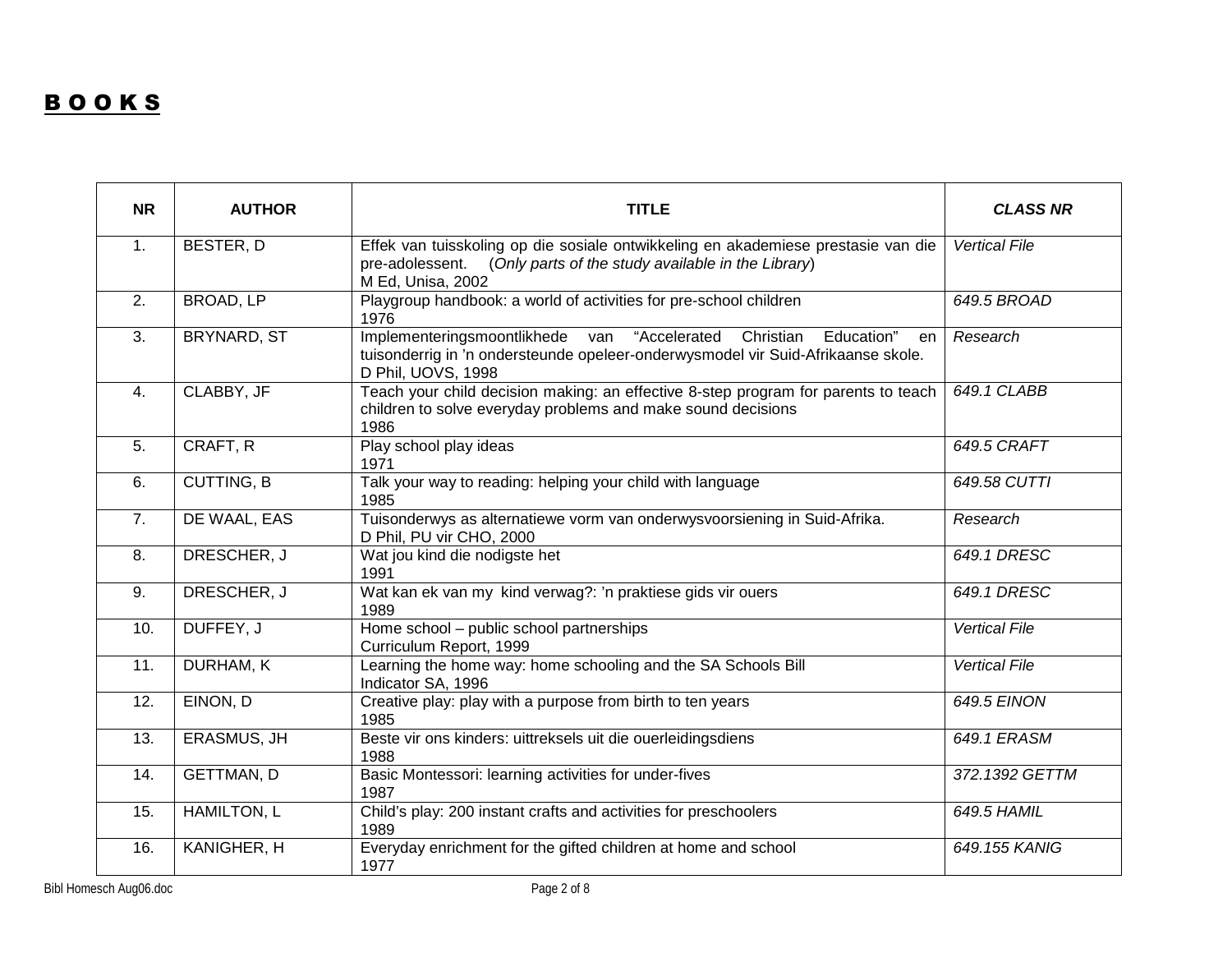| 17. | MAYBERRY, M          | Home schooling: parents as educators<br>1995                                                        | 371.0420973  |
|-----|----------------------|-----------------------------------------------------------------------------------------------------|--------------|
| 18. | <b>MERTTENS, R</b>   | Bringing school home: children and parents learning together<br>1990                                | 649.68 MERT  |
| 19. | MONTESSORI, M        | Montessori method<br>1964 (2005 printing)                                                           | 371.392 MON  |
| 20. | MONTESSORI, M        | Advanced Montessori method<br>1971                                                                  | 371.392 MON  |
| 21. | <b>MONTESSORI, M</b> | Secret of childhood<br>1972 (1979 printing)                                                         | 372.1392 MON |
| 22. | MONTESSORI, M        | Discovery of the child<br>1967                                                                      | 372.1392 MON |
| 23. | MONTESSORI, M        | Advanced Montessori method. Volume 2: materials for educating elementary<br>school children<br>1973 | 372.1392 MON |
| 24. | MONTESSORI, M        | Montessori method<br>1964 (1974 printing)                                                           | 370.1 MON    |
| 25. | NEWSON, J            | Toys and playthings in development and remediation<br>1979                                          | 649.55 NEW   |
| 26. | OREM, RC             | Montessori: prescription for children with learning disabilities<br>1978                            | 371.9 OREM   |
| 27. | TAYLOR, G            | Be your child's natural teacher<br>1987                                                             | 649.68 TAY   |
| 28. | VALENTINE, D         | Educational play: language arts<br>1986                                                             | 649.68 VALEN |
| 29. | VAN SCHOOR, JH       | Tuisonderrig in 'n post-apartheid Suid-Afrika.<br>M Ed, UOVS, 1999                                  | Research     |
| 30. | VAN SCHOOR, JH       | Home schooling in South Africa: a training programme for parents.<br>D Phil, UFS, 2005              | Research     |
| 31. | WALSH, A             | Help your child with maths<br>1988                                                                  | 649.68       |
| 32. | WARD, C              | Play school play ideas 2<br>1985                                                                    | 649.5 WAR    |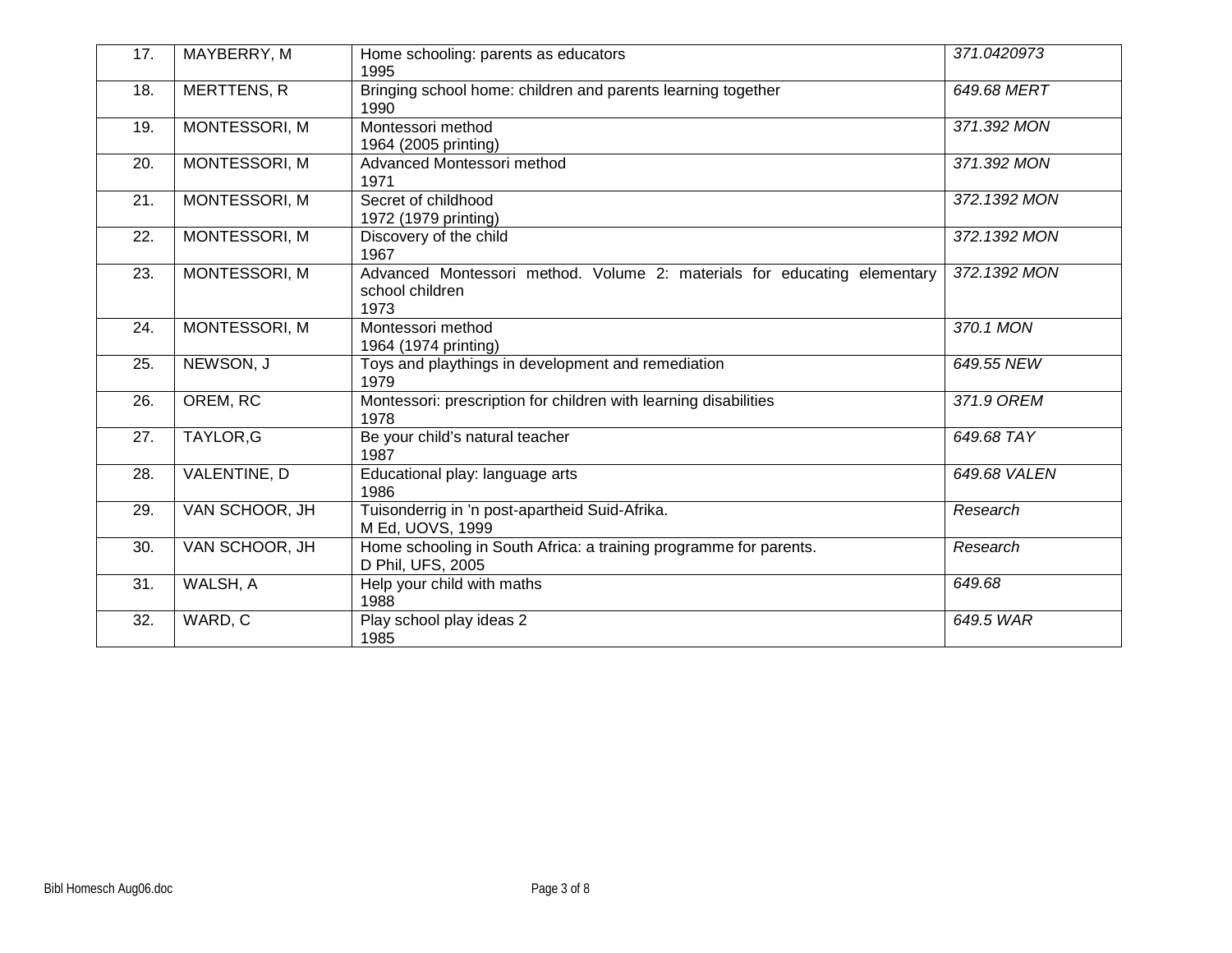#### MAGAZINES ARTICLES

| <b>NR</b>         | <b>AUTHOR</b>        | <b>TITLE</b>                                                                                                                                                             | <b>MAGAZINE</b>                                       |
|-------------------|----------------------|--------------------------------------------------------------------------------------------------------------------------------------------------------------------------|-------------------------------------------------------|
| 33.               | <b>BADENHORST, E</b> | Ouers leer hul kinders al hoe meer self (Vertical File)                                                                                                                  | Rapport, 15 Maart '98, p21                            |
| $\overline{34}$ . | <b>BADENHORST, E</b> | In 'baie formele opset' onderrig vrou haar vier kinders tuis sonder<br>probleme<br>(Vertical File)                                                                       | Rapport, 15 Maart '98, p21                            |
| 35.               | <b>BROSTRUM, D</b>   | No place like the library: making homeschoolers feel at home<br>(Vertical File)                                                                                          | School Library Journal, 43(3), Mar<br>'97, pp 106-109 |
| 36.               | BRYNARD, S           | Tuisonderrig: opsie of euwel?<br>(Vertical File)                                                                                                                         | Vrystaatse Onderwyser, 99(4), '99,<br>p <sub>3</sub>  |
| 37.               | CARUANA, V           | Partnering with homeschoolers<br>(6/102)                                                                                                                                 | Educational Leadership, 57(1), Sep<br>'99, pp 58-60   |
| 38.               | DAHM, L              | Education at home, with help from school                                                                                                                                 | Educational Leadership, 54(2), Oct<br>'96, pp 68-71   |
| 39.               | DE VILLIERS, H       | Opwinding van alternatiewe onderwys<br>(Vertical File)                                                                                                                   | Finesse, Apr '00, pp 33-34                            |
| 40.               | DUVALL, SF           | Preliminary investigation of the effectiveness of homeschool<br>instructional<br>environments<br>for<br>students<br>with<br>Attention-<br>Deficit/Hyperactivity Disorder | School Psychology Review, 33(1).<br>'04, pp 140-158   |
| 41.               | GARSON, P            | Problematic legal silence<br>(Vertical File)                                                                                                                             | Teacher, Ap '99, p 8                                  |
| 42.               | GARSON, P            | Mums at work for their kids' education<br>(Vertical File)                                                                                                                | Teacher, Ap '99, p 8                                  |
| 43.               | <b>GELDENHUYS, I</b> | Per definisie rassisties<br>(Vertical File)                                                                                                                              | Insig, Sep '98, p 27                                  |
| 44.               | GREY, J              | Home is where it's happening<br>(Vertical File)                                                                                                                          | Teacher, Apr '99, p 9                                 |
| 45.               | HO, U                | Method to the 'madness'<br>(Vertical File)                                                                                                                               | Teacher, Jan '06, p6                                  |
| 46.               | HO, U                | Natural way of learning<br>(Vertical File)                                                                                                                               | Teacher, Jan '06, p6                                  |
| 47.               | HO, U                | Mother knows best<br>(Vertical File)                                                                                                                                     | Teacher, Jan '06, p6                                  |
| 48.               | HOLTROP, SD          | Individualization starts at home (Vertical File)                                                                                                                         | Educational Leadership, 54(2), Oct<br>'96, pp 74-76   |
| 49.               | JEUB, C              | Why parents choose home schooling (Vertical File)                                                                                                                        | Educational Leadership, 52(1), Sep<br>'94, pp 50-52   |
| 50.               | LATHAM, S            | Home schooling<br>(10/97)                                                                                                                                                | Educational Leadership, May '98,<br>pp 85-86          |
| 51.               | LINES, PM            | Home schooling comes of age                                                                                                                                              | Educational Leadership, 54(2), Oct<br>'96, pp 63-67   |
| 52.               | METTS, WC            | Home sweet hassle<br>(Vertical File)                                                                                                                                     | Educational Leadership, 54(2), Oct<br>'96, pp 72-73   |
| 53.               | MINTZ, J             | Home schooling structures: no longer an oxymoron                                                                                                                         | High School Magazine, 6(2), Oct '98,<br>p 36          |
| 54.               | MOORE, GL            | Learning at home: an ethnographic study of a South African home<br>(Vertical File)<br>school                                                                             | SA Journal of Education, 24(1), Feb<br>'04, pp. 18-24 |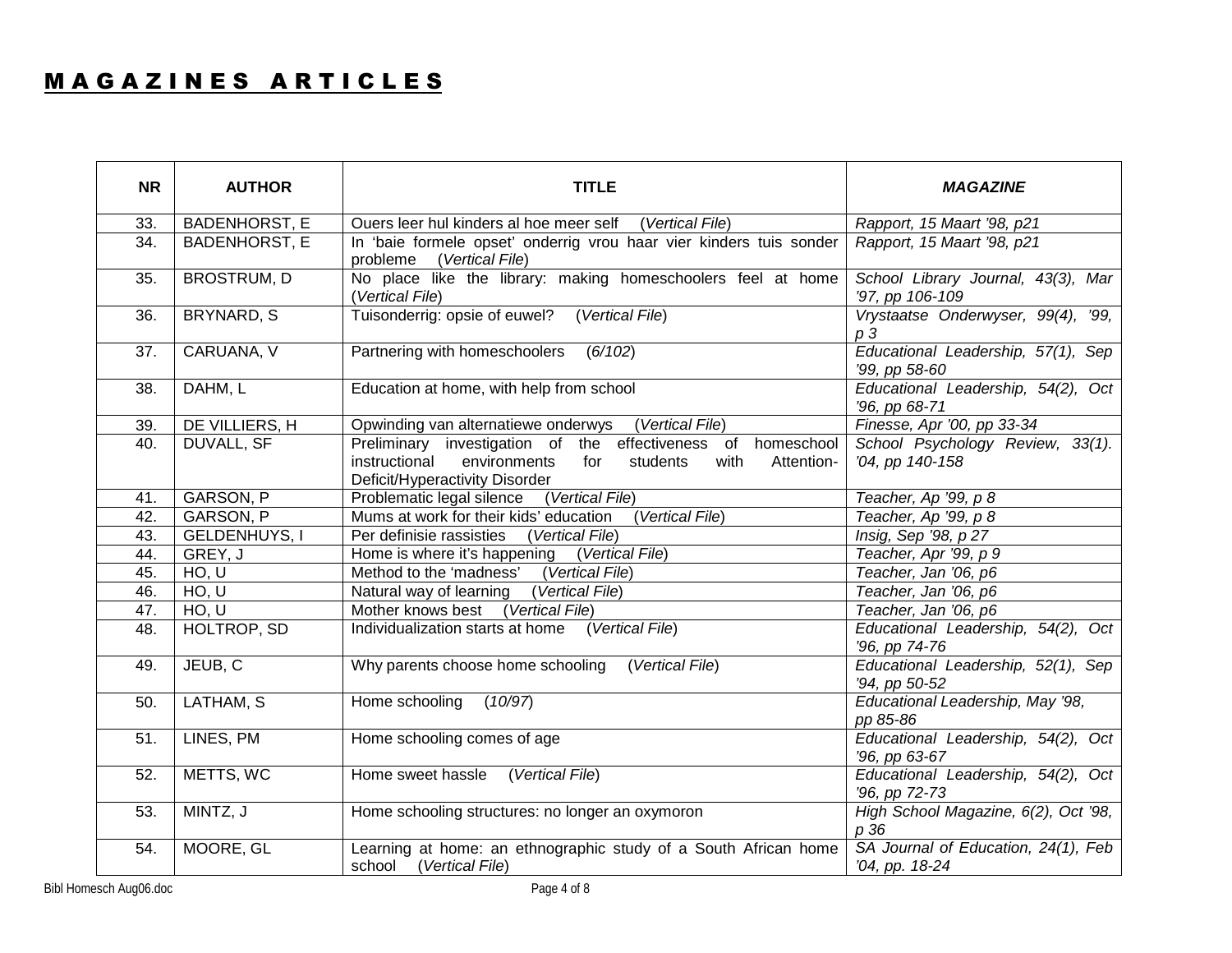| 55. | NELSON, MB        | Beyond stereotypes: home schooling as a legitimate educational<br>alternative<br>(9/98) | High School Magazine, 6(2), Oct '98,<br>pp. 32-37   |
|-----|-------------------|-----------------------------------------------------------------------------------------|-----------------------------------------------------|
| 56. | PAWLAS, GE        | Home schooling issues for administrators                                                | High School Magazine, 6(2), Oct '98,<br>p 34        |
| 57. | RAY, BD           | Customization through homeschooling<br>(Vertical File)                                  | Educational Leadership, 59(2), Apr<br>'02, pp 50-53 |
| 58. | RIEMER, J         | Perspectives from a home-schooling educator                                             | Educational Leadership, 52(1), Sep<br>'94, pp 53-54 |
| 59. | SCHELLER, C       | Little school in the living room grows up<br>(Vertical File)                            | Christianity Today, 46(10), Sep '02,<br>pp. 46-52   |
| 60. | SHEPERD, M        | Home schoolers as public school tutors                                                  | Educational Leadership, 52(1), Sep<br>'94, pp 55-56 |
| 61. | SMITH, S          | Youth have options: new resources for home study                                        | School in the Middle, 8(4), Jan/Feb<br>'99, pp 9-11 |
| 62. | TERPSTRA, M       | Home school / school district partnership                                               | Educational Leadership, 52(1), Sep<br>'94, pp 57-58 |
| 63. | VAN DEN BERG, A   | Tien geheime vir suksesvolle tuisonderwys<br>Vertical File)                             | Finesse, Apr '00, pp 33-34                          |
| 64. | <b>VERSTER, I</b> | Tuisskole: die debat duur voort<br>(Vertical File)                                      | Insig, Sep '98, pp. 26-27                           |
| 65. | <b>VERSTER, I</b> | Leer word 'n lewenswyse<br>(Vertical File)                                              | Insig, Sep '98, p 27                                |
| 66. | VERSTER, I        | Buite die wet (Vertical File)                                                           | Insig, Sep '98, p 27                                |

#### INFORMATION ON INTERNET

| <b>NR</b> | <b>AUTHOR</b> | <b>TITLE</b>                                                       | <b>ADDRESS</b>                                              |
|-----------|---------------|--------------------------------------------------------------------|-------------------------------------------------------------|
| 67.       | <b>ANON</b>   | Home schooling in the United States: trends<br>and characteristics | http://www.census.gov/population/www/documentation/twps0053 |
| 68.       | <b>ANON</b>   | Website:<br>A to Z home's cool homeschooling                       | http://www.gomilpitas.com/homeschooling/                    |
| 69.       | <b>ANON</b>   | Website:<br>Homeschooling parents                                  | http://www.homeschool.com                                   |
| 70.       | <b>ANON</b>   | Website:<br>Jon's list of home-school resources                    | http://www.midnightbeach.com/hs/                            |
| 71.       | <b>ANON</b>   | Website:<br>Homeschooling resources from About.Com                 | http://homeschooling.about.com                              |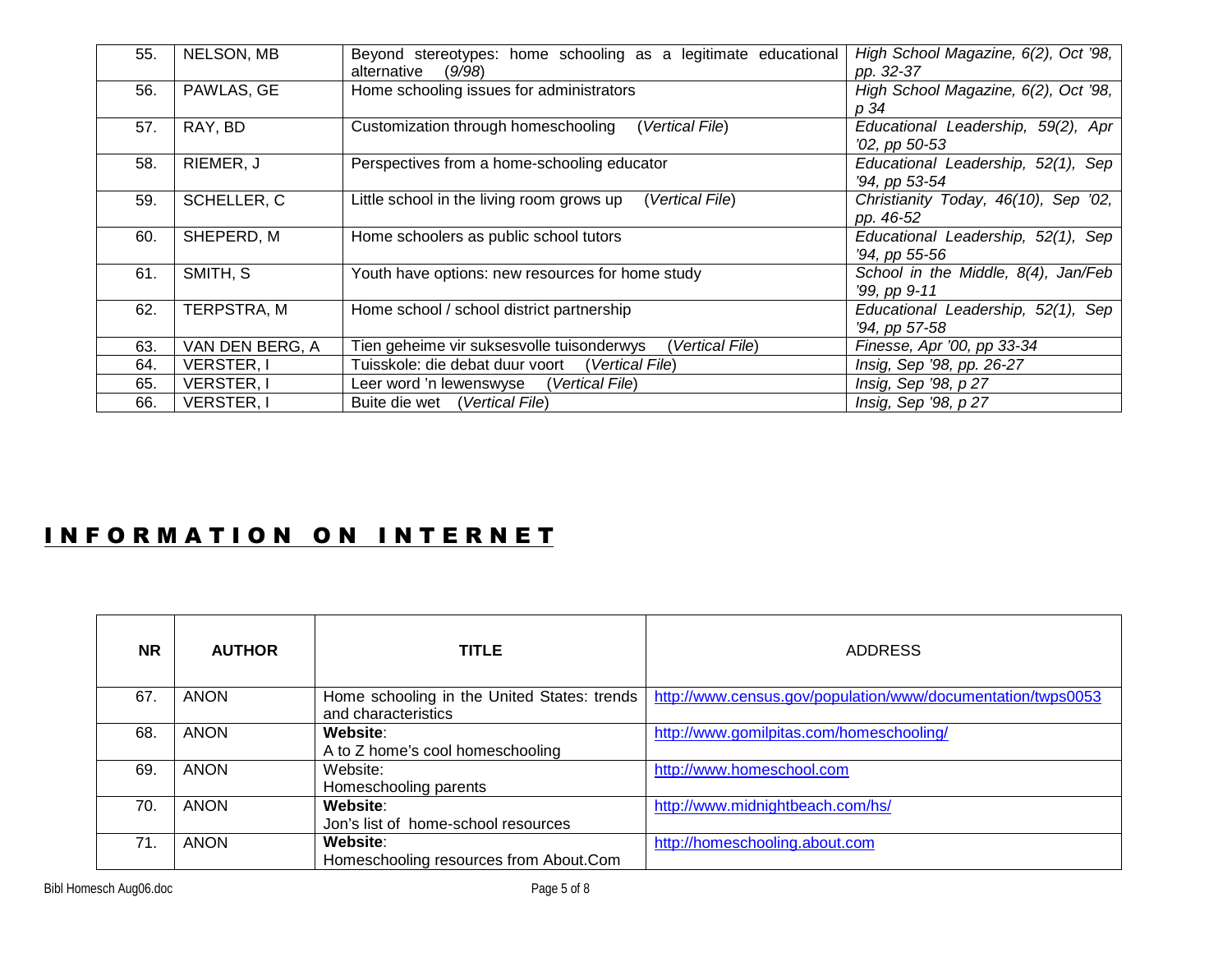| 72.   | <b>ANON</b>                        | Website:<br>Home schooling resources in SA                                  | http://www.grobler.co.za/hs/                                                         |
|-------|------------------------------------|-----------------------------------------------------------------------------|--------------------------------------------------------------------------------------|
| 73.   | <b>ANON</b>                        | Website:<br>Home schooling events & exhibitions in S A                      | http://grobler.co.za/hs/events.htm                                                   |
| 74.   | <b>ANON</b>                        | Website:<br>Christian home education in UK, S A and<br>Australia            | http://www.homeschool.co.za                                                          |
| 75.   | <b>ANON</b>                        | Home school associations in SA:<br>National Coalition of Home               | curamus1@lantic.co.za                                                                |
| 76. A | <b>ANON</b>                        | Home school associations in SA:<br>Pestalozzi Trust                         | http://www.pestalozzi.org                                                            |
| 77.   | <b>ANON</b>                        | Home school associations in SA:<br>Association for Home Schooling           | curamus1@lantic.co.za                                                                |
| 78.   | <b>ANON</b>                        | Home school associations in SA:<br>Eastern Cape Home Schooling Association  | school@homemail.co.za<br>http://www.echsa.za.org                                     |
| 79.   | <b>ANON</b>                        | Home school associations in SA:<br>KwaZulu Natal Home Schooling Association | kznhsa@webmail.com                                                                   |
| 80.   | <b>ANON</b>                        | Home school associations in SA:<br><b>Cape Home Educators</b>               | info@CapeHomeEd.org.za<br>www.capehomeed.org.za                                      |
| 81.   | <b>ANON</b>                        | Home school associations in SA:<br>Western Cape Home Schooling Association  | info@wchsa.org.za<br>http://www.wchsa.org.za                                         |
| 82.   | <b>ANON</b>                        | Application for the registration of a learner for<br>home schooling         | http://www.services.gov.za/registrationofalearnerforhomeschooling<br>.aspx           |
| 83.   | <b>ANON</b>                        | Homeschooling a la Montessori                                               | http://members.aol.com/MParents/RenPargeneral.html                                   |
| 84.   | FETTEROLL, J                       | Am I homeschooling for the right reasons?                                   | http://www.homeschool.co.za/resource/homeschool-for-the-right-<br>reasons.html       |
| 85.   | FORD, CM                           | Decision to home-school kids just comes<br>naturally                        | http://www.statejournal.com/story.cfm?func                                           |
| 86.   | <b>FRANNA</b><br>&<br><b>MARIA</b> | Home schooling: why and how                                                 | http://www.geocites.com/i2b4u2c007/homeschooling.htm?20063                           |
| 87.   | GILLIES, SA                        | Home school: an option for families and<br>(Vertical File)<br>children      | http://www.uky.edu/HES/rcfc/vol6no2/page7.html                                       |
| 88.   | GORCZYCA, B                        | Teaching at home serves some well                                           | http://www.statejournal.com/story.cfm?func                                           |
| 89.   | YOUNG, W                           | Website:<br>Homeschooling curriculum for life                               | http://www.homeschool-curriculum-for-life.com/index.html                             |
| 90.   | YOUNG, W                           | Living education: our homeschool journey                                    | http://www.gentlelearning.co.za                                                      |
| 91.   | YOUNG, W                           | Living education: catalogue of resources for<br>homeschooling parents       | http://www.gentlelearning.co.za/catalogue.htm                                        |
| 92.   | YOUNG, W                           | Homeschool philosophy reviews                                               | http://www.homeschool-curriculum-for-life.com/Homeschool-<br>Philosophy-Reviews.html |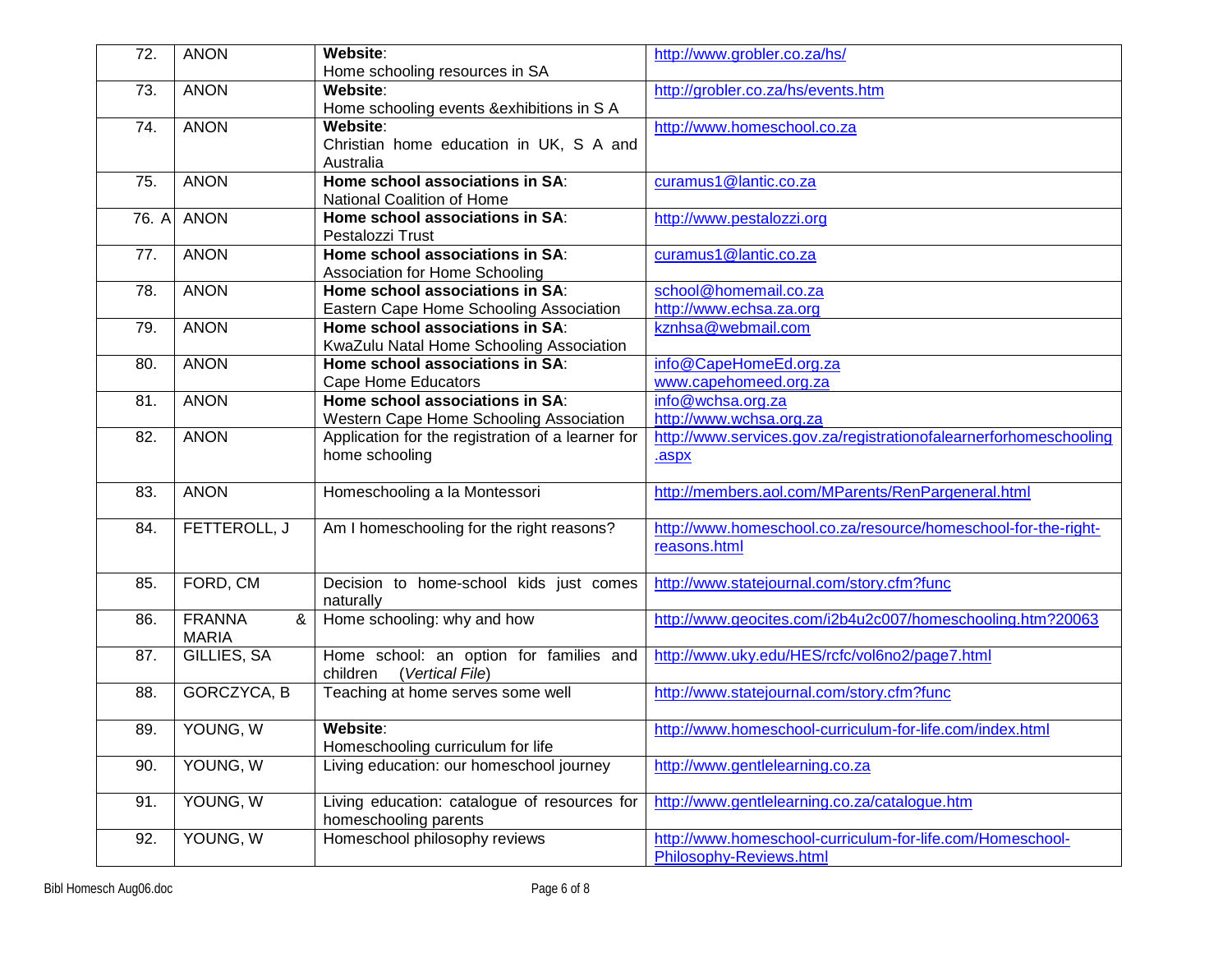#### CURRICULA PROVIDERS

| <b>NR</b> | <b>NAME</b>                                                   | <b>DESCRIPTION</b>                                                                          | <b>ADDRESS</b>                                                                                                                    |
|-----------|---------------------------------------------------------------|---------------------------------------------------------------------------------------------|-----------------------------------------------------------------------------------------------------------------------------------|
| 93.       | Accelerated Christian Education<br><b>Ministries (Africa)</b> | According to national curriculum with support to<br>parents                                 | Tel: 031-569 1744 ~ Fax: 031-569 1862<br>info@aceministries.co.za<br>www.aceministries.co.za                                      |
| 94.       | <b>Adrio Verspreiders</b><br>(A Vermeulen)                    | Provides lesson packages for Afrikaans, Gr 6-<br>12, with memorandums;<br>24 hour help desk | Fax: 0444-932-172<br>adrio@mb.lia.net<br>http://www.mb.lia.net/adrio                                                              |
| 95.       | Beit HaSefer ("House of the Book")<br>(Lindie Malan)          | Advice on how to compile own curriculum and<br>provides handbooks                           | Tel: 012-546 0701<br>http://www.beithasefer.co.za                                                                                 |
| 96.       | <b>Brainline / Breinlyn</b>                                   | SA and Cambridge<br>system with<br>optional<br>examinations, Gr 0-12                        | Tel: 012-543 5000 ~ Fax: 012-567 1112<br>P/Bag X505, Sinoville, 0129<br>info@brainline.com<br>www.brainline.com                   |
| 97.       | <b>Clonard Home Education</b><br>(Mike & Virginia Tyrrell)    | Pre-school to Gr 10                                                                         | Tel: 031-764 6480 ~ Fax: 031-764 7586<br>PO Box 393, Kloof, 3640<br>info@clonard.co.za<br>clonard@mweb.co.za<br>www.clonard.co.za |
| 98.       | <b>Dynamis</b><br>(Martie du Plessis)                         | One stop help centre for education                                                          | Fax: 082-131 574 1433<br>Cell: 082 574 1433<br>martcham@mweb.co.za                                                                |
| 99.       | <b>Early Years</b>                                            | Resources for early years, based on unit studies<br>for children ages 2-9                   | Cell: 082 975 1721<br>PO Box 905, Gonubie, 5256<br>hsmom@telkomsa.net                                                             |
| 100.      | Homeschooling<br><b>Curriculum</b><br>for<br>Life             | Different programmes - also for SA                                                          | http://www.homeschool-curriculum-for-<br>life.com/index.html                                                                      |
| 101.      | <b>Hout Bay Church</b><br>(Sharon Maliepaard)                 | Bob Jones system                                                                            | Tel: 021-790 5802                                                                                                                 |